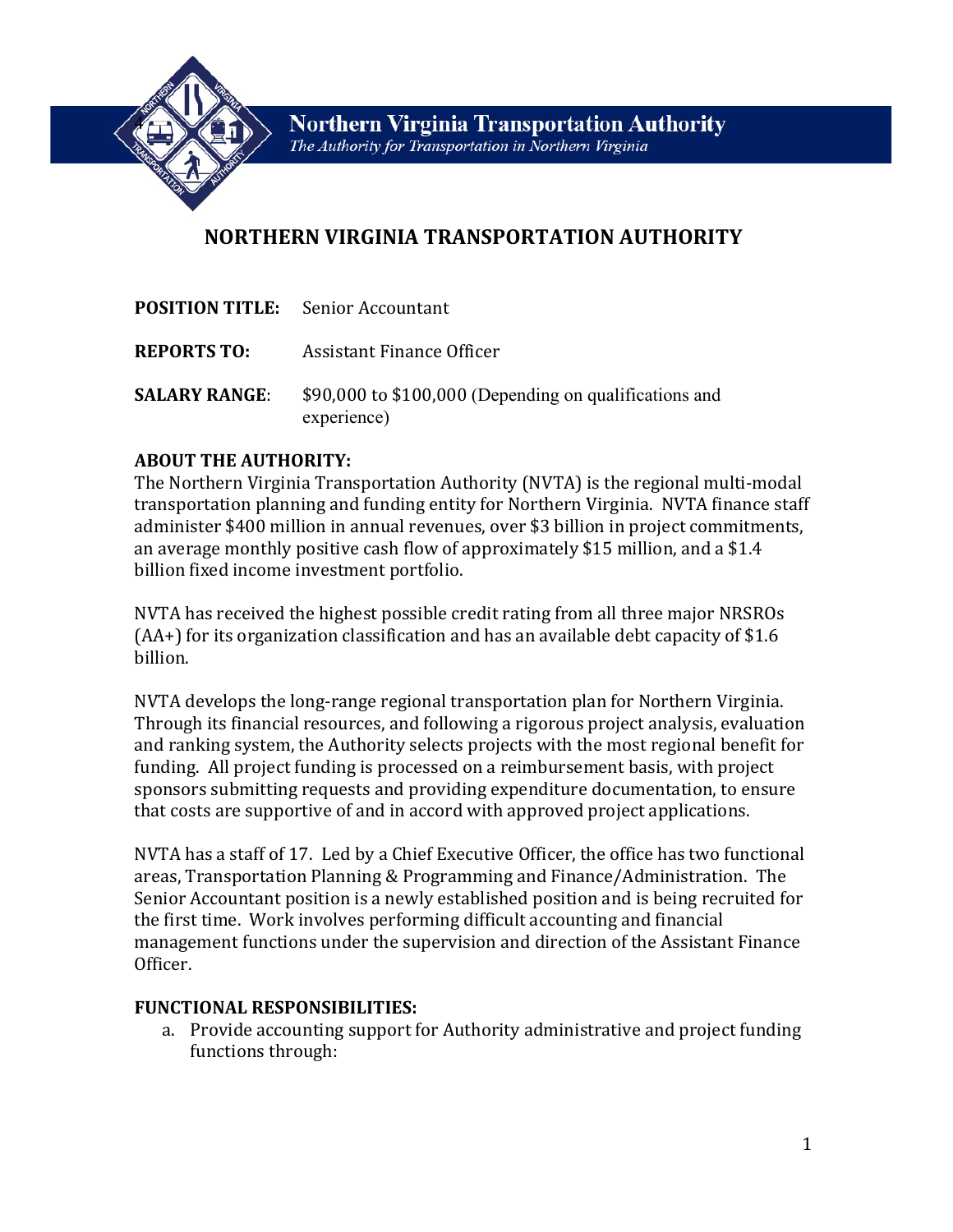- i. General ledger accounting and accounts payable support, processing transactions in the accounting system using programmed functions as well as ability to create accurate journal entries.
- ii. Formulates standard operating procedures for the Accounting and Payroll functions and leads process improvements to ensure data accuracy and timely financial reporting.
- iii. Assists in the preparation of the financial year end close and preparation of the annual financial report.
- iv. Producing financial statements in accordance with GAAP and GASB, supported through documented general ledger actions, journal entries, reconciliations, interfaces and reporting procedures.
- v. Reconciliation of bank and investment accounts as well as reconciliation of special function accounts.
- vi. Review and make recommendations on project reimbursement requests in accord with Authority policy and procedural guidance.
- vii. Lead the financial aspect of general office functions.
- b. Provide full accounting function staff backup and redundancy for the General Ledger (Black Mountain), Payroll (ADP) with related benefits and Portfolio Management (Tracker) systems. Budget development is undertaken and recorded in MS Excel.
- c. Ensure readiness of NVTA for annual audits by an independent audit firm and the Virginia Auditor of Public Accounts. Audit readiness is demonstrated by maintaining the highest standards of transaction transparency, review and documentation, monthly reconciliations as well as the preparation, critical review with analysis of monthly financial statements.
- d. Support special projects and analysis as assigned, while independently working multiple projects with colleagues inside and outside the Authority. Special projects will typically be analytical in nature and will be the basis for discussions and recommendations to the Chief Financial Officer, Chief Executive Officer, statutory and advisory committees, and the governing body.

The above statements are not an exhaustive list of the position responsibilities, preferred characteristics, or qualifications.

# **PREFERRED CHARACTERISTICS:**

- Self-starter, able to immediately grasp the accounting systems and processes under the guidance of the Assistant Finance Officer.
- Comfortable working with minimal supervision; able to set own agenda and timelines with general guidance and meeting Authority deadlines.
- Ability to always project a professional demeanor to jurisdictional/agency staffs with whom he/she will coordinate.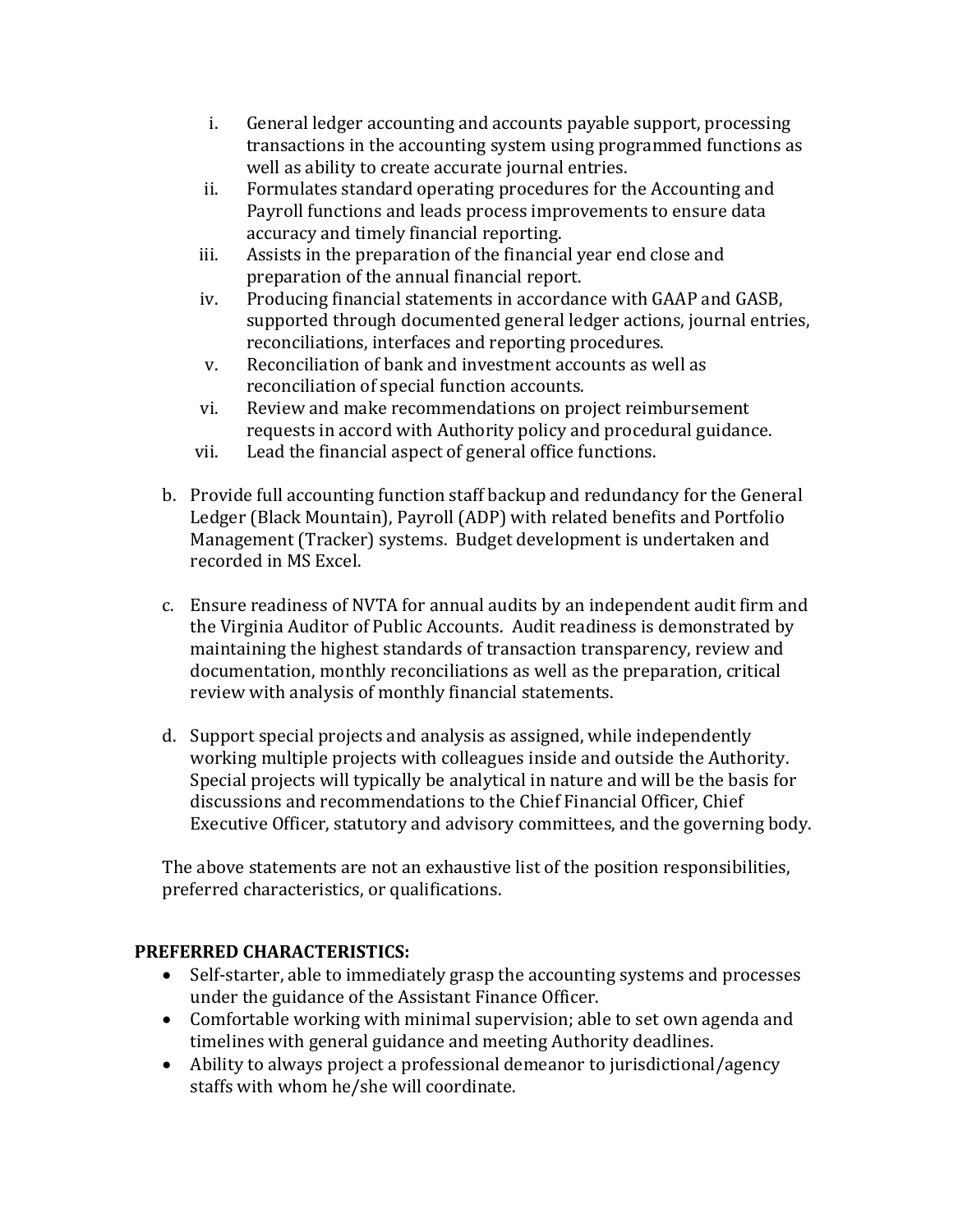- Intellectual curiosity, desiring to look through the numbers within financial statements, to the practical impact in furthering the Authority's strategic goals.
- Accustomed to working with multiple agencies as a team member and individually, while engendering cooperative long-term relationships.
- Strong accounting skills combined with a desire to undertake quantitative analyses and present complex material through superior oral and written communication skills.
- Prior work experience in state or local government accounting, finance or budget functions.

# **QUALIFICATIONS:**

- Bachelor's Degree in Accounting, followed by 4 or more years of relevant professional experience preferable with governmental fund accounting.
- Extensive computer skills required, including Office 365.
- Ability to read and understand complex legal and regulatory requirements and ability to recommend as well as implement policies and practices to ensure compliance with those requirements.
- CPA certification, Master's Degree or other professional certification preferred.

# **ADDITIONAL CONSIDERATIONS:**

- It is preferred that NVTA staff live in Northern Virginia.
- Depending on meeting schedules some evening commitments will occur.

# **WORK ENVIRONMENT:**

Work will typically be performed in a quiet office environment. Significant time pressures will be present, however overall workload is expected to be balanced. Some local travel is expected, as is evening meeting attendance. Flexible work schedules are encouraged with remote work facilitated to meet office needs.

**COVID-19 Notice:** After a successful transition to full time remote work in March 2020, NVTA staff currently work in office on Wednesdays and Thursdays, with the remaining portion of the week working remote. Each employee has an individual hard walled office, vaccinations are appreciated and encouraged. In office/remote work requirements are subject to change and will continue to evolve based on changes in public health guidance.

# **Application Information**

NVTA participates in the Virginia Retirement System (VRS). In addition, the Authority offers comprehensive medical and dental insurance, vacation and sick leave, life insurance and continuing education opportunities. Additional information regarding the Authority can be found at https://thenovaauthority.org/